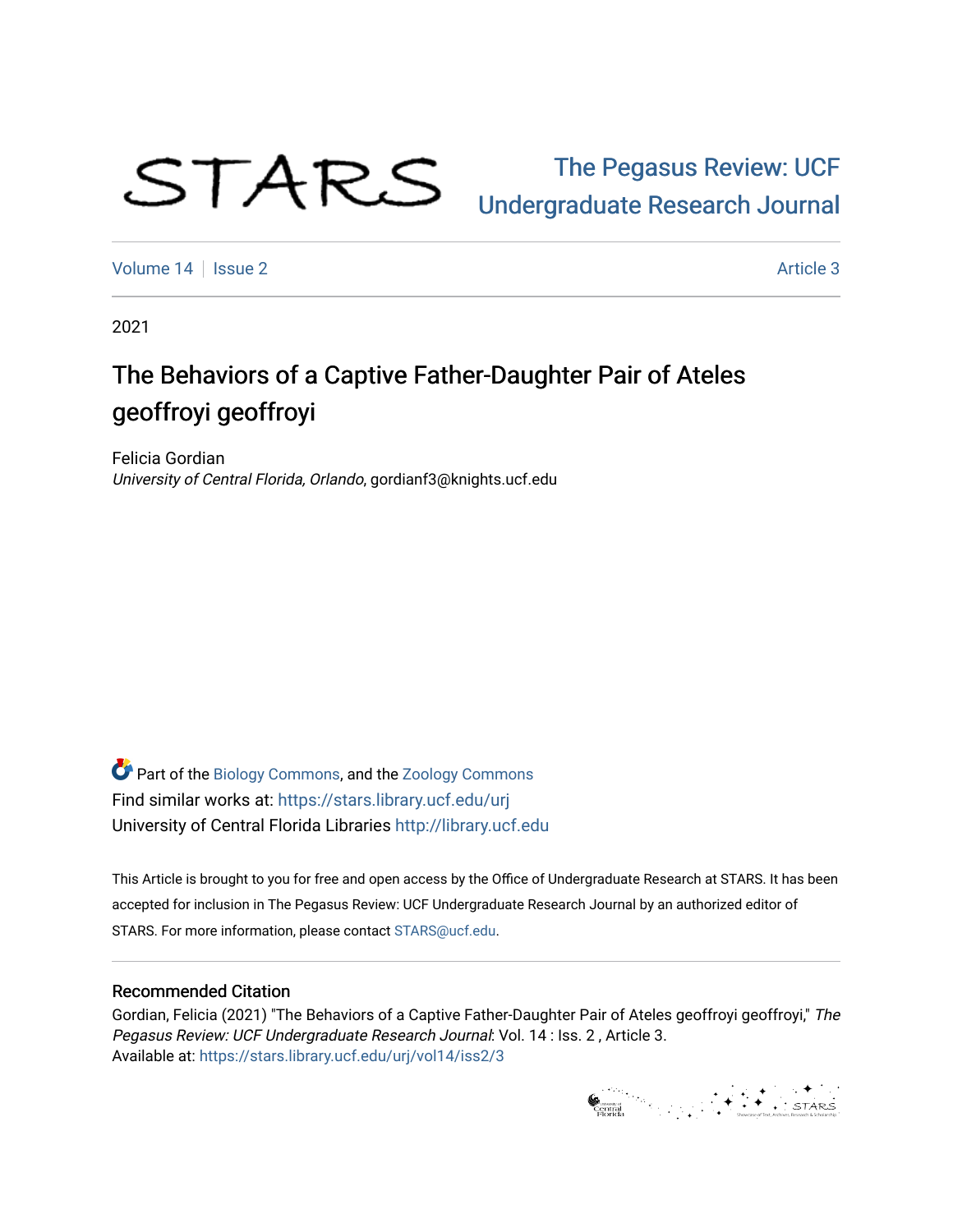

October 5<sup>th</sup>, 2021

# **The Behaviors of a Captive Father-Daughter Pair of** *Ateles geoffroyi geoffroyi*

# By: Felicia Gordian

Faculty Mentor: Mr. Frank Logiudice UCF Department of Biology

ABSTRACT: The Central Florida Zoo and Botanical Gardens intends to introduce new members to the black-handed spider monkeys (*Ateles geoffroyi geoffroyi*) enclosure. The behavioral analysis of captive animals within their humanmade zoo environments is pertinent information for zookeepers before such an introduction can be made. To contribute to that goal, this study observed the behaviors of a father-daughter pair of black-handed spider monkeys. This study observed their vocalizations, habitat utilization, enrichment utilization, conspecific interactions, and interactions with humans to better understand how they interact with their environment as well as their group dynamics. This behavioral baseline can then be utilized to assess the pair's readiness for new members and allow for post-introduction comparisons. The manifestation of these behaviors and the lack of stereotypic behaviors throughout the study suggests high wellbeing and a healthy dynamic between the pair. The introduction of new individuals to the current troop would not be advisable if the pair had shown signs of stress and aggressive conspecific behaviors. As a continued collaborative effort between the University of Central Florida and the Central Florida Zoo and Botanical Gardens, this study will allow zookeepers to make informed decisions on the expansion of the spider monkey troop.

KEYWORDS: black-handed spider monkey; ateles geoffroyi; behavior; vocalizations; central florida zoo and botanical gardens; habitat utilization; captive; allogrooming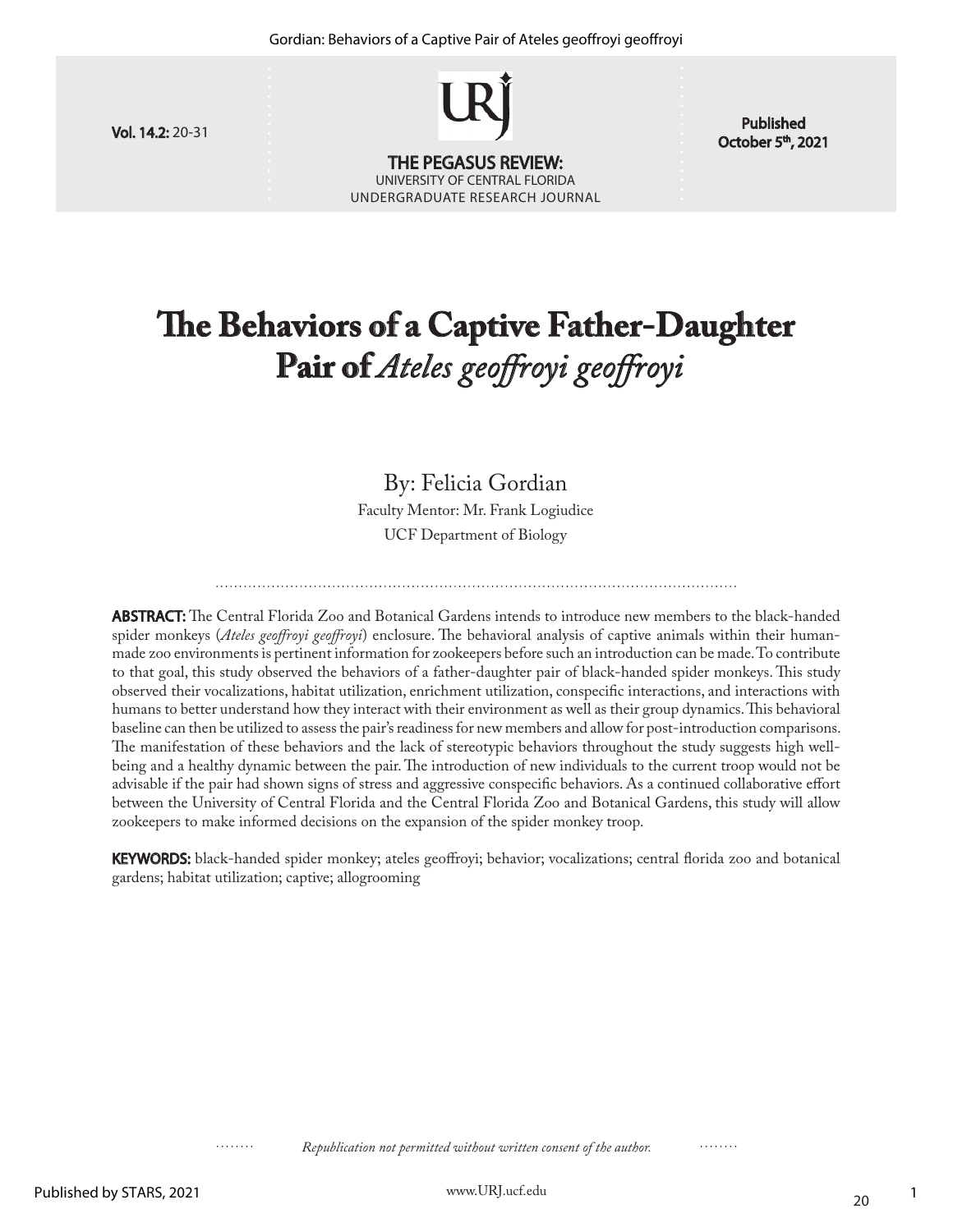Introduction

Zoo environments provide an abundance of stimuli for the resident animals within their walls. These 'animal ambassadors' living in captivity are subject to visitation by unfamiliar humans, regular interaction with familiar zookeepers and staff members, ambient sounds relative to the zoo's location within an urban context, and, on occasion, the noise generated by construction on the zoo's property. The well-being of species living in this type of environment has been studied for years, and what constitutes welfare for each species remains a contentious topic among welfare researchers and zoo management systems (Maple & Finlay, 1989; Maple & Segura, 2014). Hosey (2005) argued that zoo environments may not be detrimental to the well-being of animals, considering threats, such as predation, are non-existent in captivity, while the regularity that management provides is non-existent in the wild. Predictions of how a species may behave in a captive environment may be somewhat based on the behavior in a wild environment. However, keeping the aforementioned considerations in mind, research in the wild cannot be used as a proxy for understanding behavior in the context of captivity. Therefore, it is of the utmost importance that research is conducted within zoo environments, as well as in the field (Hosey, 2005). Individuals of the same species may vary in well-being within the same enclosure due to factors such as age and sex (Maple and Finlay, 1989). The level of chronic exposure to a human audience (familiar and unfamiliar), the size and naturalistic qualities of the enclosure, and the level of management can also impact the well-being of animals in a captive setting (Hosey, 2005). Stereotypiesis can manifest in different etiologies through different causes and motivational states (Swaisgood & Shepherdson 2005).

This study was a continuation of long-term efforts and collaboration between the Central Florida Zoo and Botanical Gardens (CFZ), located in Sanford, Florida, and the University of Central Florida to gain a better understanding of the activity budgets and the habitat utilization of the CFZ's resident *Ateles geoffroyi*. The current home of the resident monkeys, father-daugther pair Big Guy and Zsa-Zsa, is a large, recently renovated enclosure with many different structures throughout, such as live plants, log branches, ropes that can be moved, a stone archway, and two wooden buildings which are identified within this study as the 'house' and 'gazebo'. Spider monkeys are primarily arboreal;

therefore, many elements of the enclosure allow the residents to climb, hang, and brachiate. The center of the enclosure is viewed through a window panel which allows guests to closely view the monkeys. Guests can view the monkeys from a greater distance by the far left and right of the enclosure. Spider monkeys in the wild tend to form large groups that can range anywhere from 30 to 100 animals (Gorog, 2002). Considering Big Guy's age and spider monkey group dynamics in the wild, the CFZ is interested in expanding its blackhanded spider monkey troop. Behavioral analysis of the Central Florida Zoo pair will enable their keepers to prepare and alter the enclosure as needed.

14.2: 20-31

This study lays the groundwork necessary to aid in the transition process of adding new individuals to this troop, and there is a large focus on conspecific and human-spider monkey interactions to understand how these interactions influence their welfare. This study examines the pair's use of food enrichment and habitat utilization to assess welfare status. In addition, there is a focus on the frequency of their vocalizations with respect to their potential motivations. Vocalizations of these primates range from whining to barking sounds; these sounds respectively may function as distress calls when separated from each other and when feeling threatened (Gorog, 2002). In the wild, low-frequency vocalizations may be utilized to decrease social uncertainty between callers outside of a particular subgroup when the separation between members spans a large distance; these vocalizations provide the listener with contextual information that allows them to adjust their behavior and respond accordingly (Ordóñez-Gómez et. al., 2019). The frequency and motivation of vocalizations differ between the sexes, as females appear to vocalize more frequently during feeding, potentially reducing competition over food between individuals. Alternatively, males may not experience the same anxiety response to the presence of conspecifics and may be using the calls to maintain contact with close associates, rather than practicing avoidance as females may (Dubreuil et. al., 2015). The dynamics among female *Ateles* in the wild may be an indication of how Zsa-Zsa and potential new females may interact.

# Methods

The CFZ's resident *Ateles* are a 37-year-old male named Big Guy and his 19-year-old daughter, Zsa-Zsa. Although they are currently the only *Ateles*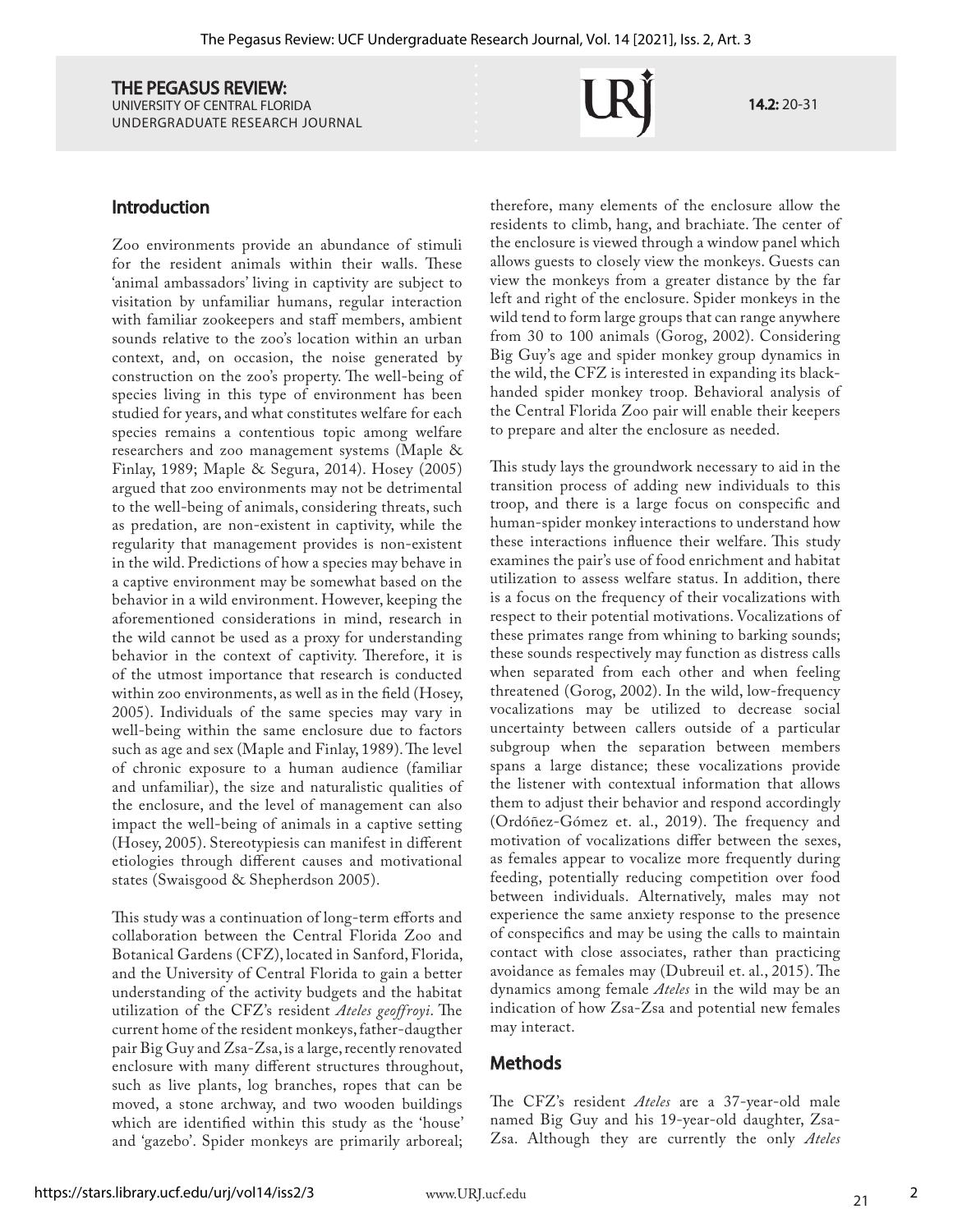14.2: 20-31

*geoffroyi* living onsite, their troop previously included two other females, Blondie and Red, who have since passed away. Zsa-Zsa and Big Guy were observed from the front of the enclosure, which offers the widest vantage point, and allowed for the recording of the interactions between the monkeys, the visitors, and the employees. The observation period took place from May 19, 2019 through July 26, 2019.

The first week of the study included four days of pilotobservations, which are not included in the results graphics. Each subsequent week consisted of two to three days of observations, with each session lasting for around two to three hours. Each session began by documenting environmental conditions, such as temperature, cloud cover, percentage of precipitation, and humidity. The time of day was recorded as behaviors occurred, such as moving around the enclosure or performance of social behaviors. For ease of interpretation these behaviors are separated into Personal, Conspecific, and Human-Related categories (See Table 1 in Appendix A). Any breaks in the observation periods were recorded. The observations totaled approximately 61.3 hours. Considering Big Guy's tendency for patrolling behaviors, the enclosure was broken down into "Zones" (see Table 2 in Appendix A), and the number of instances in each zone was averaged for each zone (see Figures 2 and 3 in Appendix B). "Instances" are the presence of the individual in a particular zone, excluding when the individual passed through a "Zone" without stopping. The vocalizations of both monkeys were recorded continuously throughout the observation periods indicating the motivation whenever possible. Testimonials from zoo employees and volunteers were noted and are discussed in this paper where relevant.

## Results

#### Vocalizations

As depicted in Figure 1 (see Appendix B), Zsa-Zsa vocalized more frequently than Big Guy, and she was generally more vocal. On average, Zsa-Zsa vocalized approximately 17 times per session, Big Guy vocalized approximately 6.09 times per session, and instances in which the subject was unclear occured approximately 1.77 times per day. Zsa-Zsa vocalized repeatedly during feeding periods and upon entering the enclosure when the keepers had just placed food. Both Zsa-Zsa and Big Guy vocalized at the sight

of familiar staff members and volunteers; however, Big Guy tended to vocalize in the presence of these humans using a series of coos and grunts rather than high-pitched whinnies. Zsa-Zsa and Big Guy also engaged in a call-and-response behavior, in which Big Guy would vocalize and Zsa-Zsa would echo him in a similar tone.

#### Conspecific Behaviors

The three most displayed conspecific interactions between Zsa-Zsa and Big Guy were allogrooming, proximity behaviors while resting, and a 'follow-theleader' behavior. Aggression and avoidance behaviors were observed, albeit less frequently.

#### Allogrooming

Allogrooming was observed 10 times. 60% percent of these bouts were performed by Zsa-Zsa grooming Big Guy, and in the remaining 40%, Big Guy groomed Zsa-Zsa. The spider monkeys were seated on the platform in Zone 1 for 90% of observed bouts, and 10% of the bouts were performed on the front platform in Zone 9 of the enclosure. In one bout, Big Guy was observed 'ignoring' Zsa-Zsa's gestures to solicit allogrooming; Zsa-Zsa groomed Big Guy for a few minutes, only stopping to self-groom momentarily before continuing. Zsa-Zsa then lay down and gestured to Big Guy to groom her by reaching out her hand to touch him. After he stopped grooming her, she reached out soliciting grooming once more, to which he did not respond. Contrary to a testimony received from one of the keepers, only one instance of pectoral sniffing and embracing was observed during the study.

#### Resting-in-Proximity Behaviors

When lying or seated together on the Zone 1 platform or on the Zone 9 platform, Zsa-Zsa and Big Guy would either lie next to each other with physical contact, or they would rest on the opposite sides of the platform from one another. Avoidance behaviors were observed 10 times. In these displays, Big Guy would be seated and Zsa-Zsa would approach as if to sit near him; however, he would not stay there with her but, instead, find a new spot to sit or simply roam around the enclosure. The motivation for this behavior was unclear.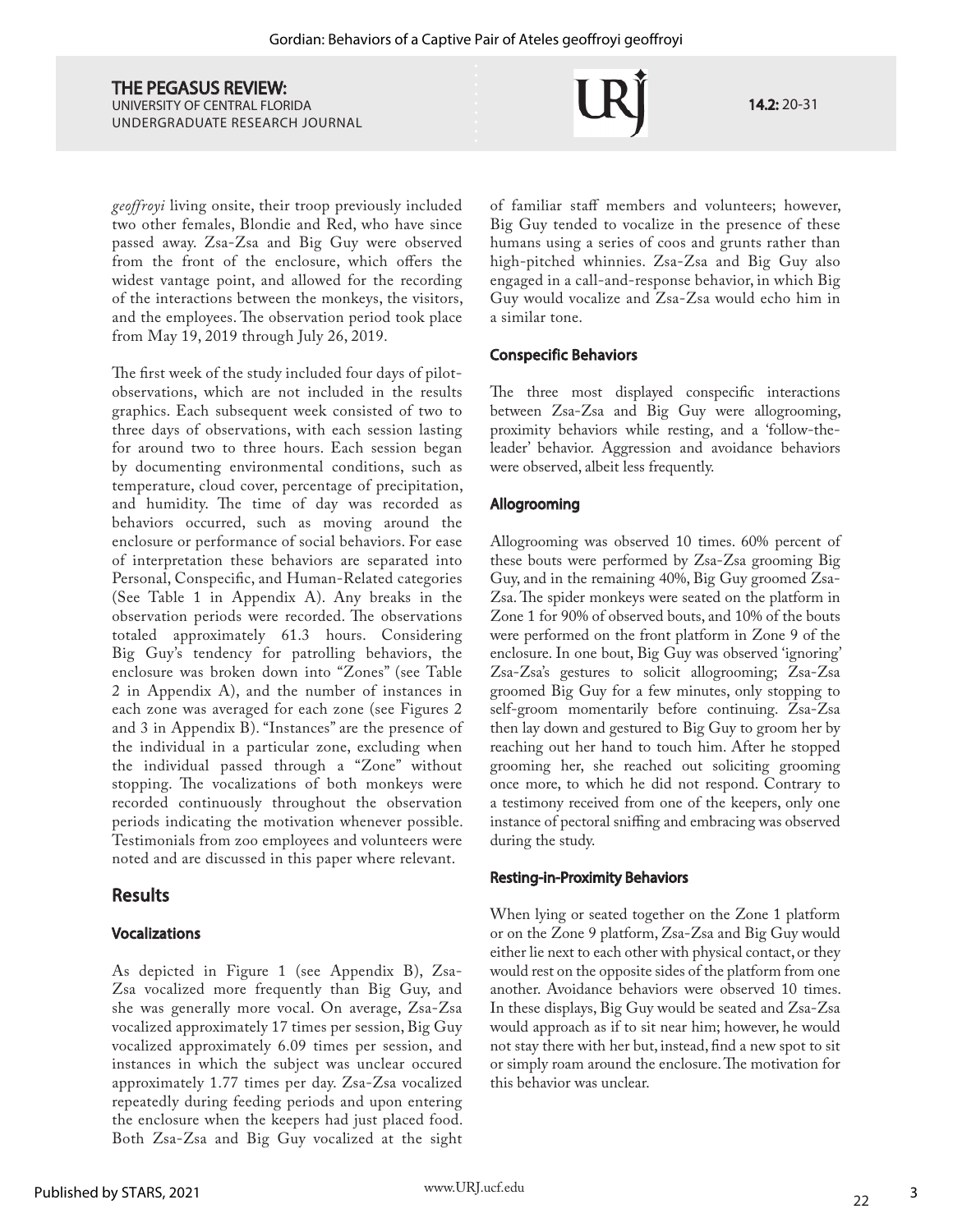#### Follow-The-Leader

The follow-the-leader behavior consisted of Zsa-Zsa following Big Guy around the enclosure. If the shift door was open, the monkeys were free to move between the enclosure and the holding area as they pleased. If this behavior occurred when the shift door was open, Big Guy would emerge from the holding area first and begin to roam around the enclosure. Zsa-Zsa would follow behind him, tracing his path with slight deviations. Similar instances of this behavior occurred when the monkeys were not moving between the enclosure and the holding area. This 'follow-the-leader' behavior was observed 24 times, 58.33% occurred before noon, 37.5% occurred in the morning and afternoon, and 4.17% occurred after noon. There was one outlying instance in which Big Guy was observed following Zsa-Zsa.

#### Human-Animal Interactions

The human-animal interactions observed varied between Zsa-Zsa and Big Guy. In some observations they exhibited similar behaviors; however, their behaviors differed depending on the specific people present around them.

#### Zoo Personnel

The only zoo staff Zsa-Zsa interacted with were the keepers. She watched as keepers of her own or those belonging to the neighboring enclosure roamed behind and between the enclosures. She paid little attention to those moving along the guest pathways. If a keeper approached the back wall of the enclosure, she approached them as closely as the enclosure permitted, depending on the individual. A veterinary technician confirmed this pattern of behavior, claiming that Zsa-Zsa preferred only a few keepers. (Zoo Personnel, personal communication). This claim is substantiated by the increase in her activity when they are near, and by her vocalizing a short chuckle in their presence.

Big Guy displayed more affiliative behaviors towards humans. Because of his tenure at the zoo, many of the long-term staff members have formed a rapport with him (Zoo Personnel, personal communication). Staff members such as the Public Safety Officers were observed stopping by the enclosure to see him. They would often call out to him, addressing him by name to get his attention. Big Guy would often approach the front of the enclosure to meet them. His behaviors consisted of a

series of different facial expressions, such as eye contact, sticking out his tongue, vocalizations, and playing a sort of 'mouth game' with them. In this game, he would open and close his mouth repeatedly, and the humans would mirror the action back to him. Two of the 14 performances of the mouth game were directed towards zoo personnel. Big Guy also performed a sort of bobbing motion, either from a seated or standing position. Throughout the study, 14 human-animal interactions involving the researcher occurred, including eye contact or performing the bobbing motion, coupled with sticking out his tongue. Anecdotal evidence from zoo staff suggests that Big Guy also recognizes zoo staff and volunteers outside of their uniforms. He exhibits the same affiliative behaviors towards them without the uniforms. The zoo staff likely reinforced this behavior because they would stop by the enclosure outside of work hours to visit him and see if he would interact with them. One zoo volunteer who stopped by the enclosure once said she has known Big Guy since she started volunteering at the age of 13 and has been volunteering for 22 years. She said she has probably been around the zoo for longer than most of the keepers. According to her testimony, Big Guy is very protective of his favorite female humans from around the zoo. Any physical contact between her and any other human, even someone he knows, will make him irate, screech, and gesture violently (Zoo Personnel, personal communication). She said there are a few other females with whom these human-animal interactions occur.

The docents<sup>1</sup> and camp counselors who walked around the zoo with large summer camp groups caught Big Guy's attention. In this case, he watched as they walked past or stopped to allow the children a chance to see the enclosure. Similarly, Big Guy would rapidly approach the front wall of the enclosure as the white-shirted volunteers or staff members walked by pushing a cart or rolling cooler. The motivation behind this behavior was unclear. Big Guy, like Zsa-Zsa, also watched as staff members moved around the exterior of the enclosure.

Big Guy displayed aggressive behaviors which appeared to be motivated by the construction work around the zoo that took place during the pilot observations and subsequent sessions. Zsa-Zsa, while she typically reacted to the presence of zoo employees and construction workers near the enclosure, did not display any obvious signs of aggression in these instances.

4

14.2: 20-31

<sup>1</sup>Docents are zoo volunteers who lead educational efforts and educate visitors about wildlife.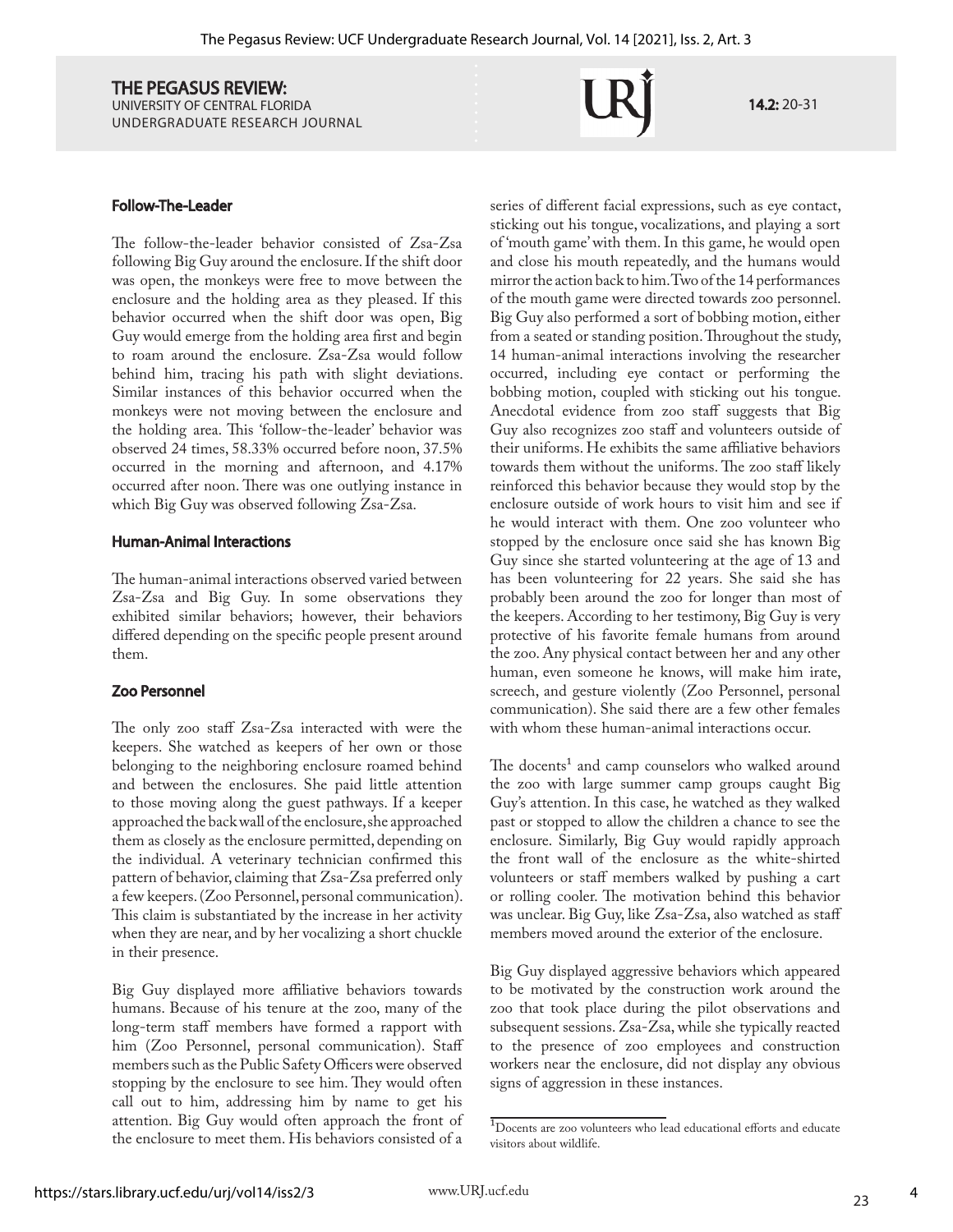14.2: 20-31

#### Guests

Zsa-Zsa was rarely seen interacting with the guests. She was observed watching as guests walked past the enclosure only twice, once on Week 8 and once on Week 9. When guests approached the enclosure, she exhibited no change in behavior and didn't display any recognition of their presence. Big Guy, in contrast, was frequently observed directly interacting with the guests. As he played the 'mouth game' with familiar staff and volunteers, he also played with children, occurring 7 out of the 14 instances of this behavior. Big Guy also played this game with adult guests in 8 of the 14 instances. Big Guy engaged in this sort of play with the guests and staff members seated on the front platform in Zone 1, directly facing the person of interest. Big Guy often watched guests as they moved through the pathways, unlike his daughter, and enabled nearby guests to view him more closely, and for longer periods than Zsa-Zsa, by moving towards zones where they could easily see him.

Overall, no aggressive behaviors towards guests were observed except for a couple of outlying instances. In the most striking occurrence, a guest told another that Big Guy did "not like hats" as he removed his wide-brimmed hat and proceeded to wave the hat in Big Guy's direction. In response, Big Guy moved aggressively and rapidly in the direction of the guest, baring his teeth and actively shaking the wire wall of the enclosure. Other nearby guests mimicked the behavior of the first to elicit a reaction from Big Guy.

#### Habitat Utilization

When resting, Big Guy was observed on the front platform, the platform on the back wall, the branch on the far right of the enclosure, the corner of perpendicular branches on the far left, the top of the house at the back, or between a rope and a branch towards the back left; these are zones 9, 1, 10, 2, and 6 respectively. While active, he made use of the entire enclosure, including the floor, particularly when searching for food. He exhibited patrolling behaviors and took brief pauses on his path before moving on to the next destination. Based on their average instances per week, Zsa-Zsa was 33.7 % less active than Big Guy, finding a spot and keeping it for extended periods. Although Zsa-Zsa typically has fewer occurrences in each Zone of the enclosure than Big Guy, she spent relatively more time in the areas in which she was present than Big Guy in the areas in which his instances occurred. Zsa-Zsa frequently hung

from the enclosure walls and from the ceiling while hovering above a branch or a platform. She preferred the platform on the back wall, the high branch at the back left, or the branch on the front right for times when she was resting; these are zones 1 and 10 respectively. As shown in Figures 2 and 3 (see Appendix B), both Big Guy and Zsa-Zsa tended to favor Zones 1 and 9, which respectively represent the area in the back left of the enclosure and the area around the right-hand portion of the viewing window. Both individuals also traveled to Zone 4 the least, which represents the left-hand portion of the viewing window.

#### Enrichment Utilization

In a brief testimony, one of the keepers stated that Zsa-Zsa is Big Guy's "little princess" and he will let her eat more of the sweet foods during feeding time, identifying this as the reason why she appears to have a larger abdomen than he does. This testimony is consistent with their feeding patterns relative to enrichment utilization. Both monkeys were observed interacting with the enrichment items placed in the enclosure. All the interactions appeared to be motivated by food, as neither monkey interacted with the items if they were not in search of food. These items included paper bags filled with treats, a Jolly Egg toy, KONG toys of various sizes, slotted boxes, palm fronds, balls, buckets, wire baskets, maze bowls, blocks of ice, and corn husks. The observation of these interactions occurred after the keepers cleaned and placed new food onto the exhibit. On Weeks 6 and 9 of the observations, no interactions with enrichment items were observed for either Big Guy or Zsa-Zsa, as shown in Figure 4 (see Appendix B). Data for enrichment utilization is limited due to the limited number of total observations and the timing of enrichment placement on the enclosure relative to the time frame of the observation sessions.

#### **Discussion**

Zsa-Zsa's repetitive vocalization during feeding times is consistent with the literature (Dubreuil et al., 2015) which suggests that although she was born and raised in captivity, she still shares behavioral traits with wild *Ateles geoffroyi*. Previous research at the Central Florida zoo observed this pattern of behavior (Hargrave, 2019), indicating that her state of well-being has not altered between the studies. Her use of whinny vocalizations during feeding may serve as a claim to food resources (Dubreuil et al., 2015) and would likely serve to reduce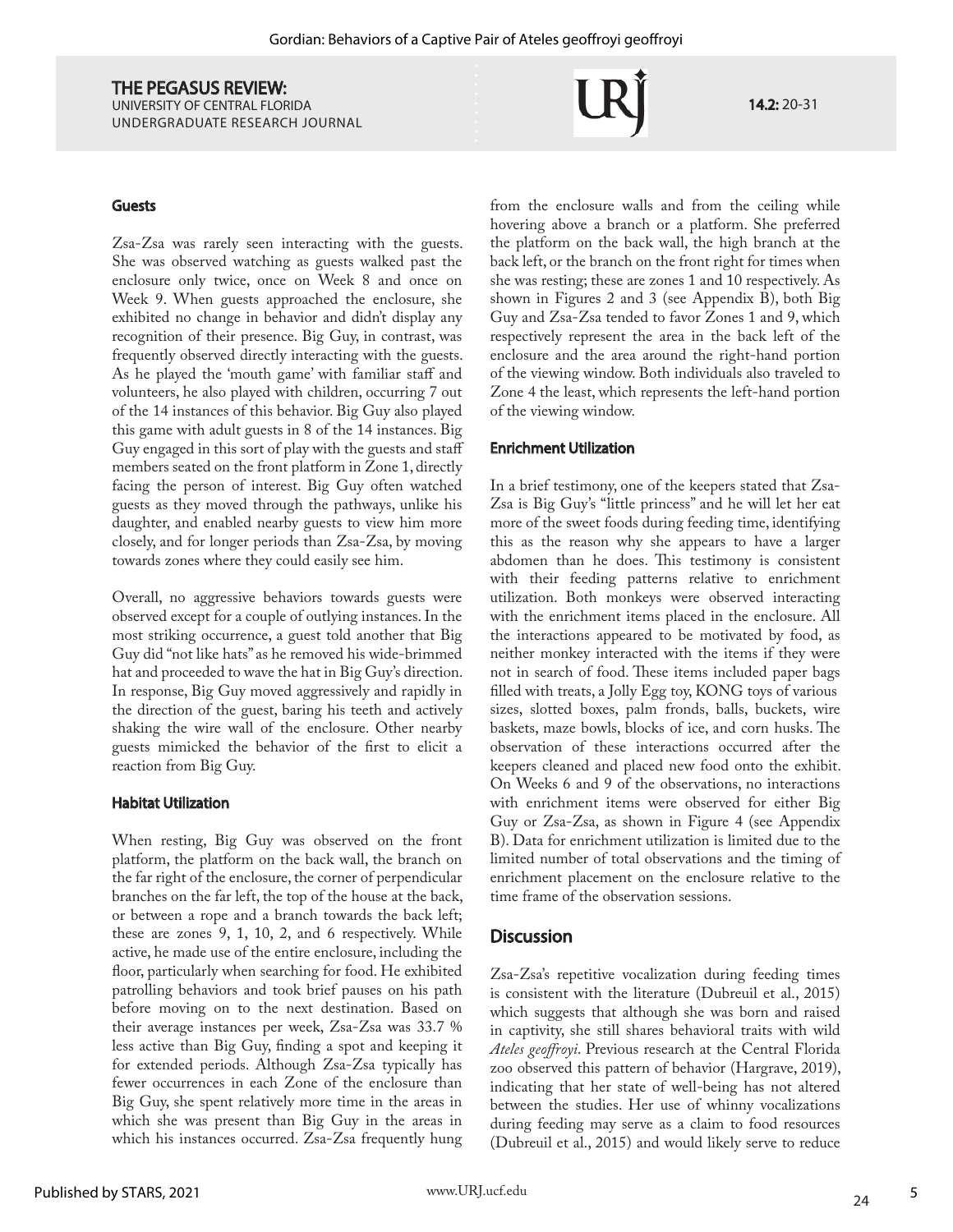14.2: 20-31

food competition if any new 'immigrant' conspecifics are introduced (Riveros et al., 2017). The presence of calland-response behaviors between Zsa-Zsa and Big Guy suggests that they maintain healthy group dynamics and are not in a state of distress. Any changes in the vocalizations of either monkey over time could serve as an indicator of well-being to the zoo's keepers and staff. The overall lack of aggressive behaviors between Zsa-Zsa and Big Guy demonstrates the quality of their dynamic and is reminiscent of the male-female dynamics of wild *Ateles geoffroyi* (Slater et al., 2009). Although instances of aggression were limited in this study, understanding the drivers of aggression within this species will be crucial if new conspecifics are introduced. As females in the wild can be more aggressive to newly immigrated females, Zsa-Zsa may engage aggressively with newly introduced females. However, this would likely decrease over time as the newer members become fully assimilated into the troop (Slater et al., 2009). Since the keepers regularly provide food, would the spider monkeys display similar tactics to wild *Ateles* to reduce food competition and cope with aggression risks?

Additionally, understanding Big Guy and Zsa-Zsa's relationship in the parent-offspring context is important for ensuring not only their well-being, but also to ensure a smooth introduction when and if new conspecifics are introduced. Their feeding behaviors and their keeper's testimony are consistent with the mother-offspring separation during feeding as a way of avoiding competition (Sukiennik, 2016). Unfortunately, a lack of information in the literature concerning fatherdaughter relationships exists, as the focus tends to be on mother-infant relationships. Likewise, preference of females for grooming opposite-sex individuals (Slater et al., 2009) and the grooming-reciprocation practices of male spider monkeys (Shaffner et al., 2011) could elucidate Big Guy's 'refusal' to groom Zsa-Zsa. Although allogrooming has not been widely reported in captivity or the wild, intentional communication techniques, such as arm-raising, may be used to solicit allogrooming; this has been observed in captive spider monkeys in other research (Scheel & Edwards, 2012). Unlike the monkeys in the 2012 Scheel and Edwards study, neither Zsa-Zsa nor Big Guy made frequent use of arm-raising gestures to solicit allogrooming. While pectoral sniffing and embracing were only observed once in this study, the first iteration noted several instances of such initiated by Zsa-Zsa; this took place when the CFZ troop included Blondie and Red, and Zsa-Zsa's behaviors could be attributed to her age and her position in the group

dynamics. In this regard, group dynamics may also have been linked to her genetic relationship to Big Guy, as father-daughter pair did not share genetic linkage to either Blondie or Red (Pitchford, 2016).

Although the motivation behind the avoidance behaviors was unclear, continued research on the subject may reveal insights regarding affiliative behaviors and group dynamics of spider monkeys. In these scenarios, Zsa-Zsa's movement towards Big Guy could be affiliative, rather than a tactic for displacement, as observed between Zsa-Zsa, Blondie, and Red previously (Pitchford, 2016). The follow-the-leader behaviors exhibited by Zsa-Zsa and Big Guy during this study are consistent with the behaviors observed by Pitchford (2016), despite the current absence of other conspecifics in the troop, which may serve as an indicator of maintained wellbeing. Interestingly, this behavior was not noted in a previous iteration of this study (Hargrave, 2019), and should be investigated in greater detail in future iterations. Should new conspecifics be introduced, they may uptake subordinate positions to Big Guy and Zsa-Zsa, as Blondie and Red would, when the troop engages in this behavior. Understanding this behavior in depth will aid keepers in ensuring the successful fusion of new conspecifics into the troop by illuminating what this can reveal about group dynamics.

The habitat utilization and engagement with enrichment in this study did not indicate ill-health or contraindications of the practices of enrichment, but changes in related behaviors of either monkey or the behaviors exhibited by newly introduced conspecifics can be used as an indicator for changes in welfare. The display of patrolling behaviors by Big Guy and the differences in activity level between Big Guy and Zsa-Zsa are consistent with previous observations (Pitchford, 2016; Hargrave 2019) despite the loss of Blondie and Red from the group dynamics.

The human-animal interactions observed in this study, particularly with Big Guy, provide insight into the welfare conditions of animals in captivity. Zsa-Zsa did not appear to be impacted by the presence of humans other than the keepers. The results indicate that the human-animal interactions serve as enrichment and stimulation for Big Guy, considering the display of affiliative behaviors towards most visitors and familiar personnel (vocalizations, mouth game, etc.). However, the "hat incident" is evidence of the negative potential impact on behavior and well-being. While this particular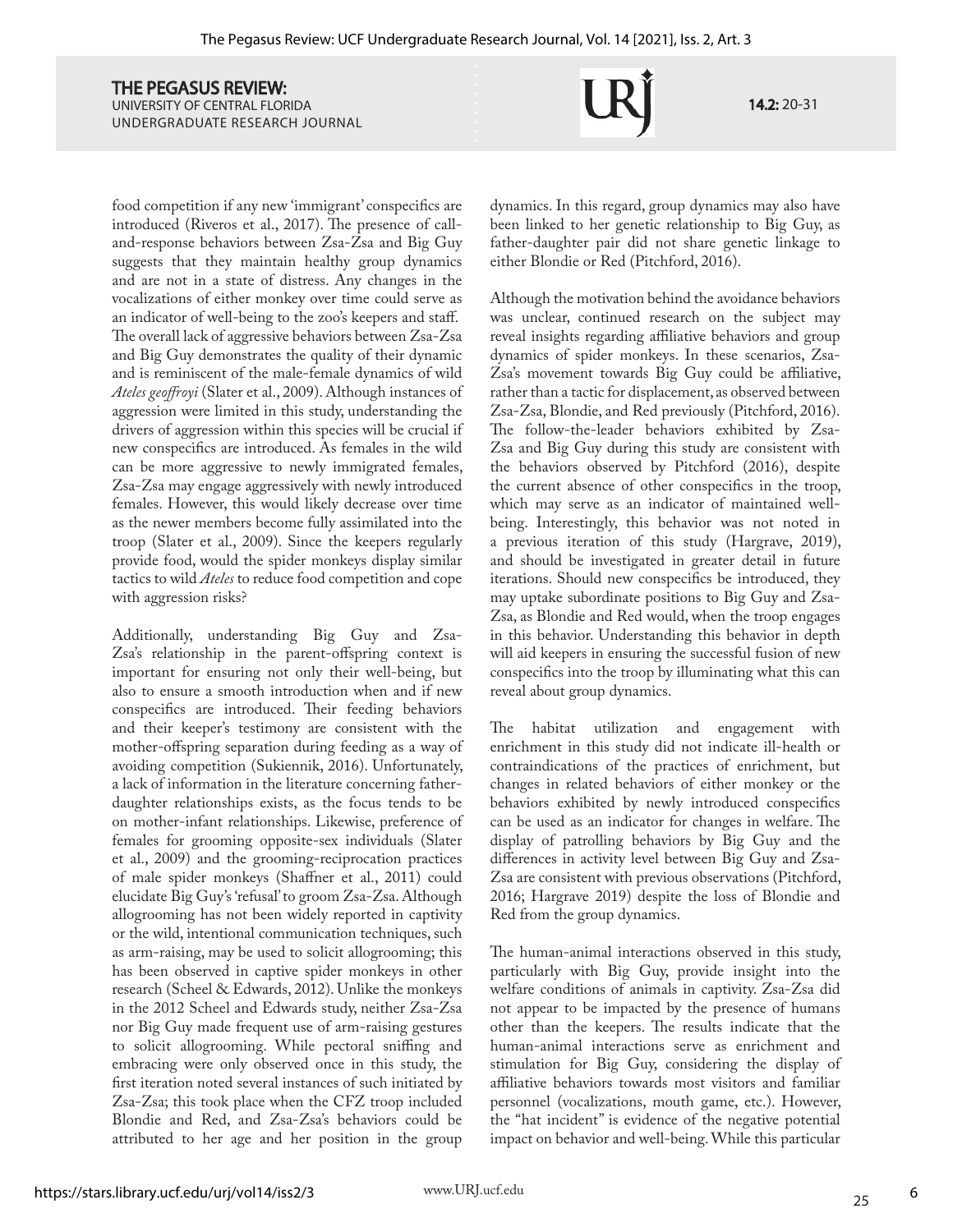14.2: 20-31

interaction between Big Guy and the guest was an isolated incident, there are important elements to consider: (1) the welfare of the animals is relative to the quality of their interactions with the guests, and (2) the behavior of the guests must be regulated to ensure the well-being of the animals is maintained or improved. To better gauge how human behavior impacts the spider monkey's behaviors, future studies should develop a human behavior ethogram. Analysis of human behaviors simultaneous with the analysis of animal behavior can provide an in-depth view of the correlations between welfare and the quality of the interactions between the respective parties.

# **Conclusion**

This study's findings are crucial for understanding and interpreting the behaviors and the needs of both captive and wild *Ateles* spp. The data collected through studies on captive animals, particularly those of endangered species, can allow us to better understand what measures could be taken to ensure that individual's well-being in captivity. With a greater understanding of group dynamics, the keepers can ensure the smooth integration of new conspecifics into the zoo's established troops.

Collaborative long-term observational case studies such as this increase the body of behavior analysis literature (Maple & Segura, 2014), particularly our understanding of behavior within captivity as it changes over time. In this case, each iteration is a snapshot in time of the behaviors of Big Guy and Zsa-Zsa, offering their keepers the opportunity to spot behavioral changes between seasons and years.

If the goal of future research is to understand just how Big Guy and Zsa-Zsa make use of the enrichment placed within their enclosure, the observations should be perfectly timed with the placement of enrichment in the enclosure, which was not always the case in this study, and would help to reduce variables associated with the timing of the observations (shifting of the monkeys on and off enclosure, distractions caused by the presence of visitors, keepers, the researcher, etc.). Furthermore, it may benefit future researchers to classify the soft architecture elements of the enclosure as a form of enrichment, since these features are regularly altered by the keepers.

Significant improvements to this research could be provided by keeping the methodology consistent across each iteration. For example, the iteration of this study conducted by Hargrave utilized BORIS software for recording observations and would have benefitted this

study. Inconsistencies between the structure of each iteration may add unnecessary difficulty for the keepers' understanding and interpretation of the results. Future iterations of this study could be optimized utilizing technology to help monitor behaviors. This may help to limit the researcher as a stimulus in the animals' environment, as appeared to have become the case in this study. Using an accelerometer to detect changes in locomotion and bioacoustics to detect vocalizations can help to create a more detailed picture of the spider monkeys' behaviors; the combination of different devices, coupled with in-person monitoring can aid in determining their welfare status, based not only on behavioral but also physiological changes (Whitham & Miller, 2016). This newfound perspective would equip keepers with the in-depth knowledge to provide highquality care to the residents and enable them to make any necessary changes before the introduction of new individuals. Thereafter, improvements within the habitat could increase the well-being of the current residents and ensure the successful introduction of any future troop members.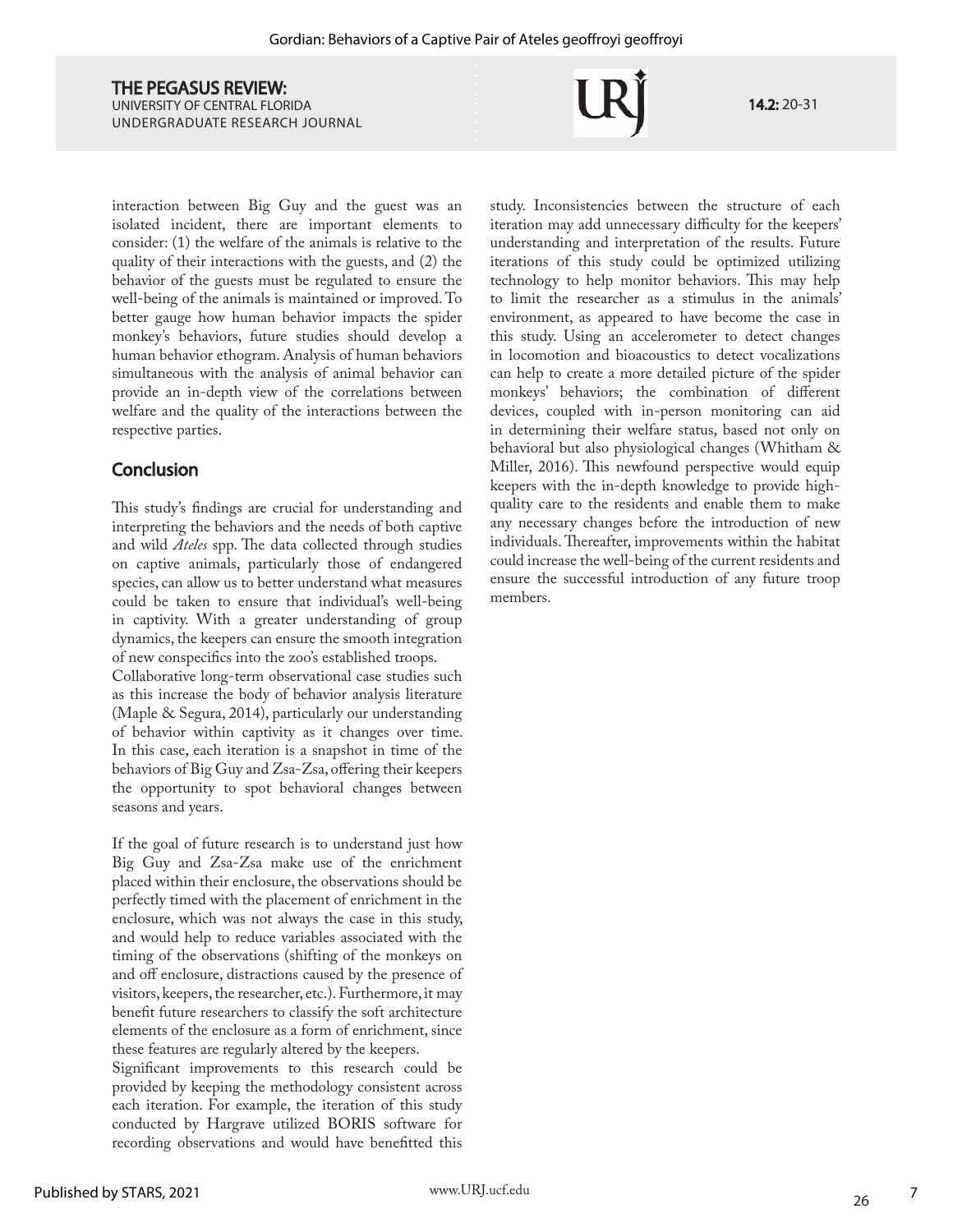UNIVERSITY OF CENTRAL FLORIDA UNDERGRADUATE RESEARCH JOURNAL

14.2: 20-31

## **References**

Alvarez, S., Fiore, A. D., Champion, J., Pavelka, M. S., Páez, J., & Link, A. (2014). Male-directed infanticide in spider monkeys (*Ateles* spp.). *Primates, 56*(2), 173–181. doi: 10.1007/s10329-014-0454-y

Cuarón, A.D., Morales, A., Shedden, A., Rodriguez-Luna, E., de Grammont, P.C. & Cortés-Ortiz, L. (2008.) *Ateles geoffroyi. The IUCN Red List of Threatened Species* 2008: e.T2279A9387270. https://dx.doi.org/10.2305/ IUCN.UK.2008.RLTS.T2279A9387270.en

Dubreuil, C., Notman, H., & Pavelka, M. S. M. (2015). Sex differences in the use of whinny vocalizations in spider monkeys (*Ateles geoffroyi*). *International Journal of Primatology, 36*(2), 412–428. https://doi.org/10.1007/ s10764-015-9832-6

Eisenberg, J. F. (1973). Reproduction in two species of spider monkeys, *Ateles fusciceps* and *Ateles geoffroyi. Journal of Mammalogy, 54*(4), 955–957. https://doi. org/10.2307/1379089

Gorog, A. (2002). *Ateles geoffroyi (Central American spider monkey)*. Retrieved from https://animaldiversity.org/ accounts/Ateles\_geoffroyi/

Hargrave, S. (2019). *Activity budgets and behavior of captive black-handed spider monkeys (Ateles geoffroyi) at the Central Florida Zoo and Botanical Gardens*. Honors Undergraduate Thesis. 518. https://stars.library.ucf.edu/ honorstheses/518

Hosey, G. R. (2005). How does the zoo environment affect the behaviour of captive primates? *Applied Animal Behaviour Science, 90*(2), 107–129. https://doi. org/10.1016/j.applanim.2004.08.015.

Laska, M., Freist, P., & Krause, S. (2007). Which senses play a role in nonhuman primate food selection? A comparison between squirrel monkeys and spider monkeys. *American Journal of Primatology, 69*(3), 282- 294. https://doi.org/10.1002/ajp.20345

Lindshield, S. M., & Rodrigues, M. A. (2009). Tool use in wild spider monkeys (*Ateles geoffroyi*). *Primates, 50*(3), 269–272. https://doi.org/10.1007/s10329-009-0144-3

Link, A., Luna, A. G. D., Arango, R., & Diaz, M. C. (2011). Geophagy in brown spider monkeys (*Ateles*  *hybridus*) in a lowland tropical rainforest in Colombia.  $Folia$  Primatologica, org/10.1159/000326056

Maple, T. L., & Finlay, T. W. (1989). Applied primatology in the modern zoo. *Zoo Biology 8*(1), 101–16.

Maple, T. L., & Segura, V. D. (2014). Advancing behavior analysis in zoos and aquariums. *The Behavior Analyst, 38*(1). 77–91. https://doi.org/10.1007/s40614- 014-0018-x

Ordóñez-Gómez, J. D., Santillan-Doherty, A. M., & Hammerschmidt, K. (2019). Acoustic variation of spider monkey (*Ateles geoffroyi*) contact calls is related to caller isolation and affects listeners' responses. *Plos One, 14*(4), 1–16. https://doi.org/10.1371/journal.pone.0213914

Pitchford, K. (2016). A study on the captive behaviors of *Ateles geoffroyi*. Unpublished manuscript.

Rimbach, R., Bisanzio, D., Galvis, N., Link, A., Fiore, A. D., & Gillespie, T. R. (2015). Brown spider monkeys (*Ateles hybridus*): A model for differentiating the role of social networks and physical contact on parasite transmission dynamics. *Philosophical Transactions of the Royal Society B: Biological Sciences, 370*(1669), 1–9. https://doi.org/10.1098/rstb.2014.0110

Riveros, J. C., Schaffner, C. M., & Aureli, F. (2017). You are not welcome: Social exchanges between female spider monkeys (*Ateles geoffroyi*). *International Journal of Primatology, 38*(5), 856–871. https://doi.org/10.1007/ s10764-017-9982-9

Schaffner, C. M., Slater, K. Y., & Aureli, F. (2011). Age related variation in male–male relationships in wild spider monkeys (*Ateles geoffroyi yucatanensis*). *Primates, 53*(1), 49–56. https://doi.org/10.1007/s10329-011- 0271-5

Scheel, M. H., & Edwards, D. (2012). Captive spider monkeys (*Ateles geoffroyi*) arm-raise to solicit allogrooming. *Behavioural Processes, 89*(3), 311–313. https:// doi.org/10.1016/j.beproc.2011.12.005

Sukiennik, A. M. (2016). Individual variation in material behavior in spider monkeys at El Zota Research Station, Costa Rica. *Northern Illinois University Huskie Commons Institutional Repository*.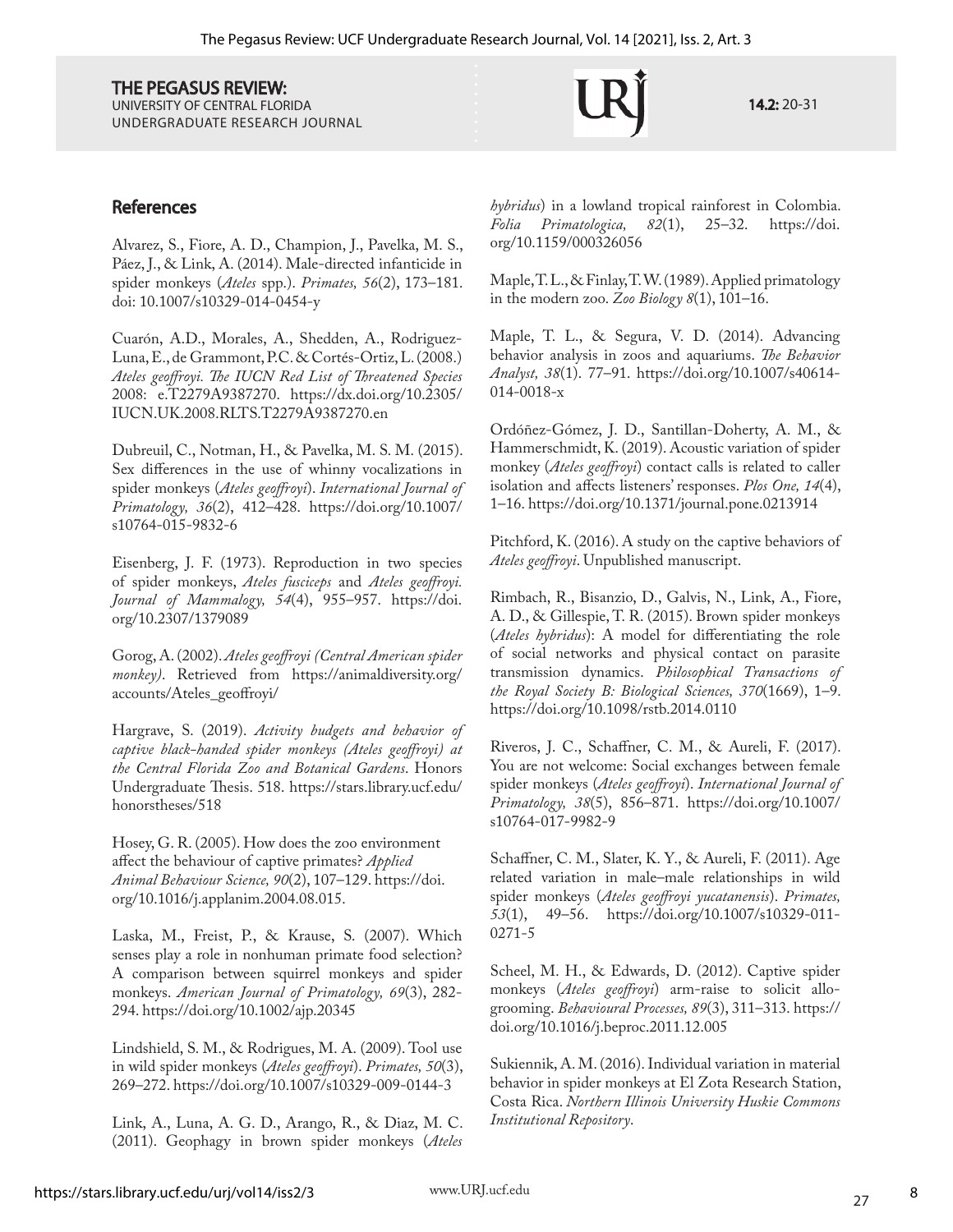14.2: 20-31

Slater, K. Y., Schaffner. C. M. & Aureli, F. (2009). Sex differences in the social behavior of wild spider monkeys (*Ateles geoffroyi yucatanensis*). *American Journal of Primatology, 71*(1), 21–29. https://doi.org/10.1002/ ajp.20618

Swaisgood, R. R., & Shepherdson, E. D. (2005). Scientific approaches to enrichment and stereotypies in zoo animals: What's been done and where should we go next? *Zoo Biology, 24*(6), 499–518. doi:10.1002/ zoo.20066

Whitham, J.C., & Miller, L.J. (2016). Using technology to monitor and improve zoo animal welfare. *Animal Welfare, 25*(4), 395–409. doi:10.7120/09627286.25.4.395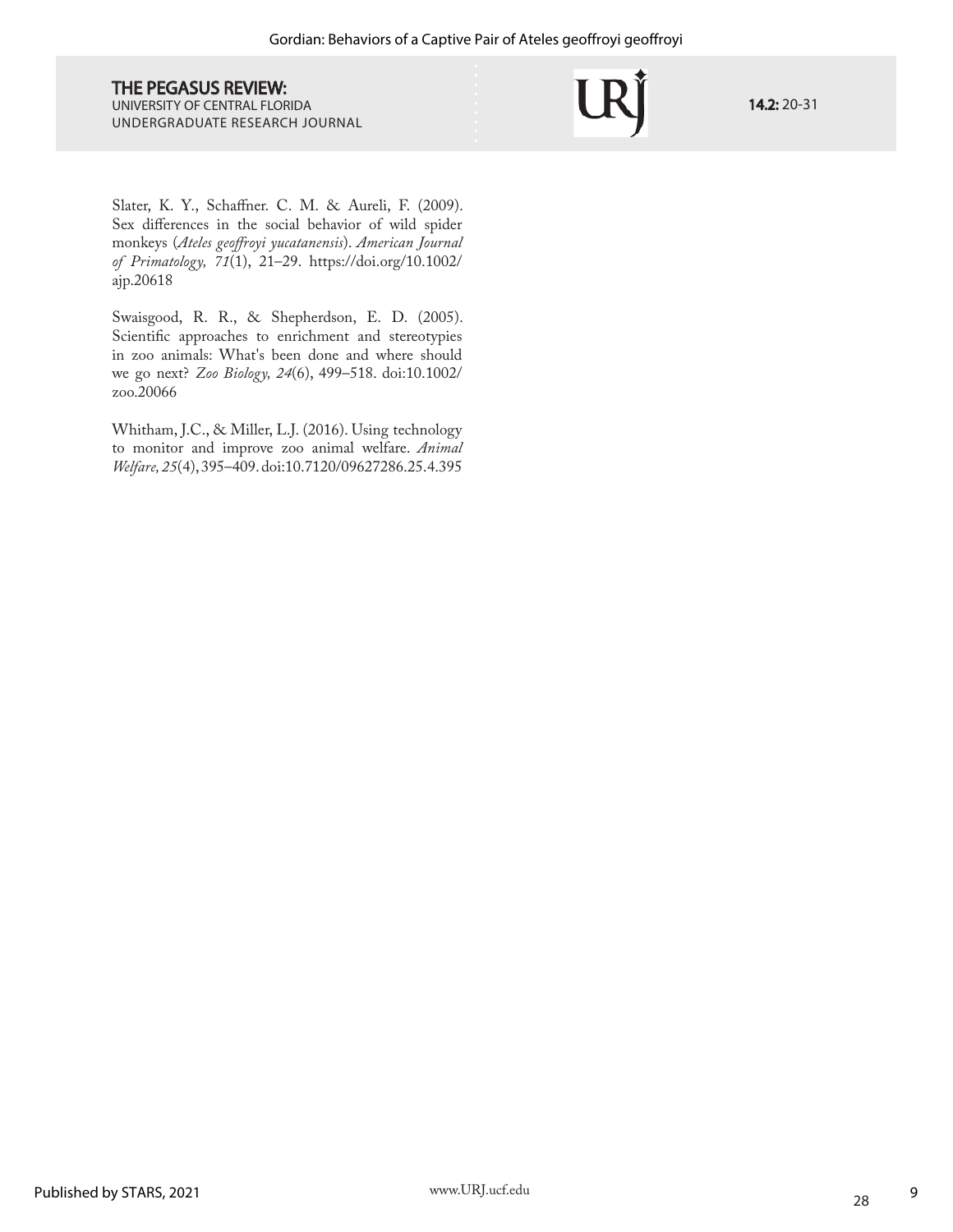UNIVERSITY OF CENTRAL FLORIDA UNDERGRADUATE RESEARCH JOURNAL

14.2: 20-31

# Appendix A: Tables

| Category                | <b>Behavior</b>                 | <b>Definitions</b>                                                                                                                                         |
|-------------------------|---------------------------------|------------------------------------------------------------------------------------------------------------------------------------------------------------|
| Personal Behaviors      | Feeding                         | Consuming food placed on the<br>enclosure by the keepers, or<br>naturally occurring throughout                                                             |
|                         | Patrolling                      | Specific to Big Guy: continuous<br>throughout<br>the<br>movement<br>enclosure, with brief pauses in<br>one location                                        |
|                         | Self-Grooming                   | Combing through one's<br>fur,<br>licking oneself, scratching                                                                                               |
|                         | Vocalizing                      | Including coos, grunts, whinnies,<br>and barks                                                                                                             |
| Conspecific Behaviors   | Aggression                      | Baring teeth, loud vocalizations,<br>and striking directed towards<br>conspecific                                                                          |
|                         | Allogrooming                    | Grooming which takes place<br>between the pair can be mutual<br>or one-sided                                                                               |
|                         | Avoidance                       | Moving away from conspecific<br>within proximity                                                                                                           |
|                         | Follow-The-Leader               | Zsa-Zsa following<br>Big Guy<br>around the enclosure                                                                                                       |
|                         | Pectoral Sniffing and Embracing | An individual placing its nose<br>at the chest or armpit region of<br>another individual (Riveros et<br>al., 2017) coupled with an arm<br>wrapping embrace |
|                         | Resting in Proximity            | Resting for an extended duration<br>within proximity of one another                                                                                        |
| Human-Related Behaviors | Aggression                      | Baring teeth, loud vocalizations,<br>and rapid movements directed<br>towards humans                                                                        |
|                         | Bobbing                         | Moving the torso up and down<br>repeatedly, from either an upright<br>seated position or standing                                                          |
|                         | Mouth Game                      | Opening and closing of mouth<br>mimicry of humans                                                                                                          |
|                         | <b>Sticking Out Tongue</b>      | Protrusion of the tongue (can be<br>involuntary)                                                                                                           |
|                         | Following / Observing           | Visually tracking or traversing<br>the enclosure to observe humans<br>who pass the enclosure                                                               |

*Table 1. Ethogram of Observed Behaviors of Big Guy and Zsa-Zsa*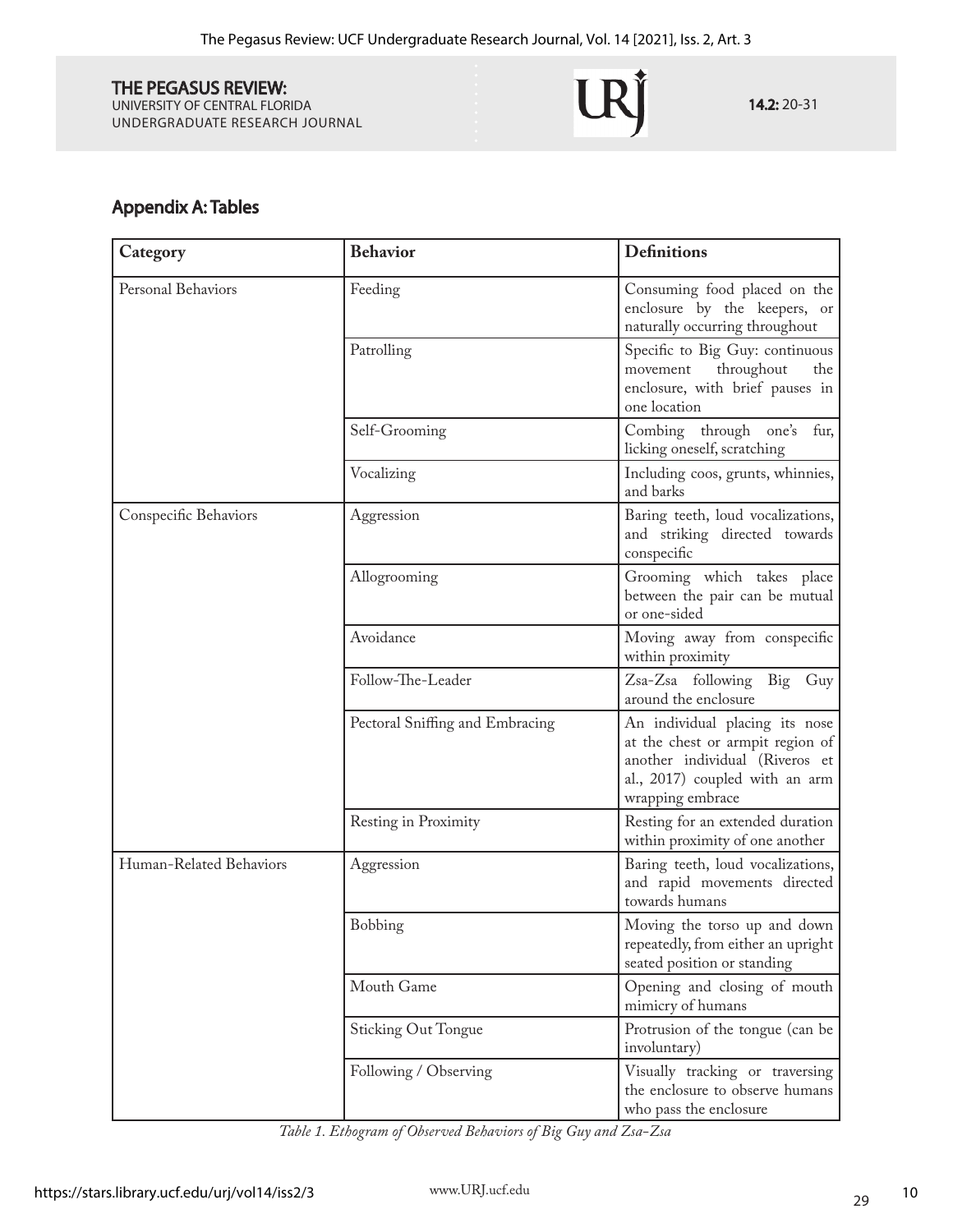UNIVERSITY OF CENTRAL FLORIDA UNDERGRADUATE RESEARCH JOURNAL





*Table 2. The enclosure was broken down into twelve zones; however, this table is not meant to be an exact representation of the enclosure. The numbers in the top row with the lightest coloration represent the areas at the back of the enclosure, the middle row with the medium shades represent the central areas of the enclosure, and the bottom row with the darkest coloration represents the front of the enclosure. Each zone encompasses multiple landmarks. For example: Zone 1 is representative of the back-left corner of the enclosure and the holding area and is where the back platform and the shift door are located.*

# Appendix B: Figures



*Figure 1. Average number of vocalizations made by each individual throughout a typical observation session, which lasted two to four hours in length. The region identified as "unsure" represents the instances in which it was unclear which individual produced the vocalizations that were heard.*

Big Guy's Average Instances in the Enclosure "Zones" Per Session

14.2: 20-31



*Figure 2. This figure represents the average number of instances that Big Guy was in a particular "Zone" of the enclosure. The Zones are shown 1 through 12 respectively, and the color of each slice coordinates with the color in Table 2 grid depiction of the enclosure. The percentage associated with each Zone indicates the instances of that Zone relative to the other areas of the enclosure.*